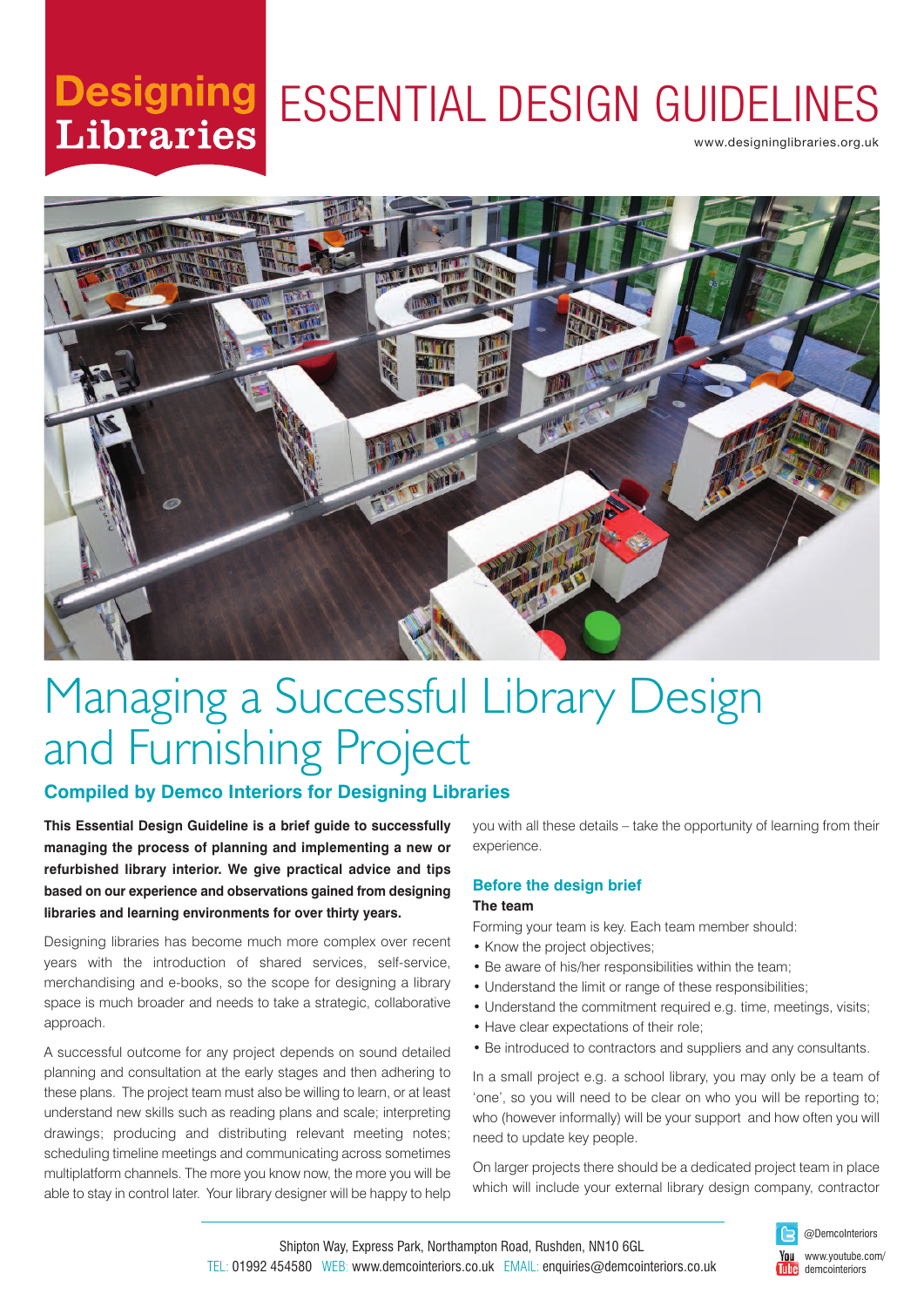### **Designing** ESSENTIAL DESIGN GUIDELINES WWW.designinglibraries.org.uk **Libraries**

team and architects. There may well be many other stakeholders involved in the project so it is important to determine from the very beginning who is responsible for what.

Finally, avoid your plans being blocked later because you have failed to consult, inform or at least influence a person with the 'power of sign off.'

#### **Budget Planning**

The success of the project depends very much on understanding who controls the budget, how it can be spent and on what.

If you need to build the budget, as part of your team's remit, remember that many suppliers will help you with estimating costs. They have the experience and will be able to advise on likely inflation; 'hidden' costs you may not have considered; trends that may influence cost and future proofing.

Be aware of the relationship between the building of the budget and the development of the design brief.



If you or even another department holds (i.e. has authority to spend) the budget, **your planning and managing starts here.** Guard against running ahead with your design brief. Creating a great

design and selecting your furnishings early on can be frustrating and very disappointing if you find out later they do not fit within your internal guidelines. Make every effort to understand your internal procurement processes. Take time to understand and get to know the person (or department) who authorises and/or places the orders. Learn the rules that govern procurement. Only by knowing the procedures will you be able to exert influence as to how money is spent.

#### **Consultation**

Consultation and insight will be the foundation on which your design objectives will be based. Allow time to gain feedback from users; prepare and plan for workshops, surveys and collating all this information. Your library designer will be able to help you with this.



#### **Timing and planning**

Prepare – smaller projects can sometimes be more demanding than larger ones. With larger projects you may have a whole support team around you (premises managers, designers, suppliers, contractors, architects, builders,) but on the smaller projects you are pretty much doing it on your own. Careful timing and planning will help reduce stress levels. You may need to consider:

Project planning and timing i.e., the exact sequence of events. These will differ from project to project but may include:

- Book removal and possible off-site storage
- Removal and storage of re-useable items
- Manufacture of bespoke items
- Structural and other works (e.g. electrical, cabling)
- Other contractors (e.g. RFID/self service; decorators; IT)
- Fitting time for new furniture
- Carpeting and carpet fitting
- Snagging
- RFID and self service implementation
- Stocking the library

If your library is part of a larger, shared services project then you will have to integrate planning across the different services, communication is key here.

#### **Creating a timeline (Gantt chart)**



This is a very powerful tool. Other people will not do it for you. You are responsible for meeting that key opening date and now is the time to start exerting control. Include within the timeline all likely landmark events; start with the end (usually the public-opening day); back through stock going on to shelves; signage installed; carpets fitting (essential before furniture arrives!); back to placing the original order. Get advice from experts – remember that the supply chain, especially where specific fabrics or materials are specified, can be long, and it is important to be realistic Any sort of time-planning tool or software will help to keep everyone concerned on track and will keep the team in charge of the project.

#### *"I work backwards from the launch/opening day I LOOK forward and WORK backwards!" Meryl Jones, Assistant Head of Library and Heritage Service*

Builders, architects, designers and other contractor-suppliers will have their own timelines so it is important to 'stay connected'. Ensure everyone understands what is expected of them and by when. For



www.youtube.com/ demcointeriors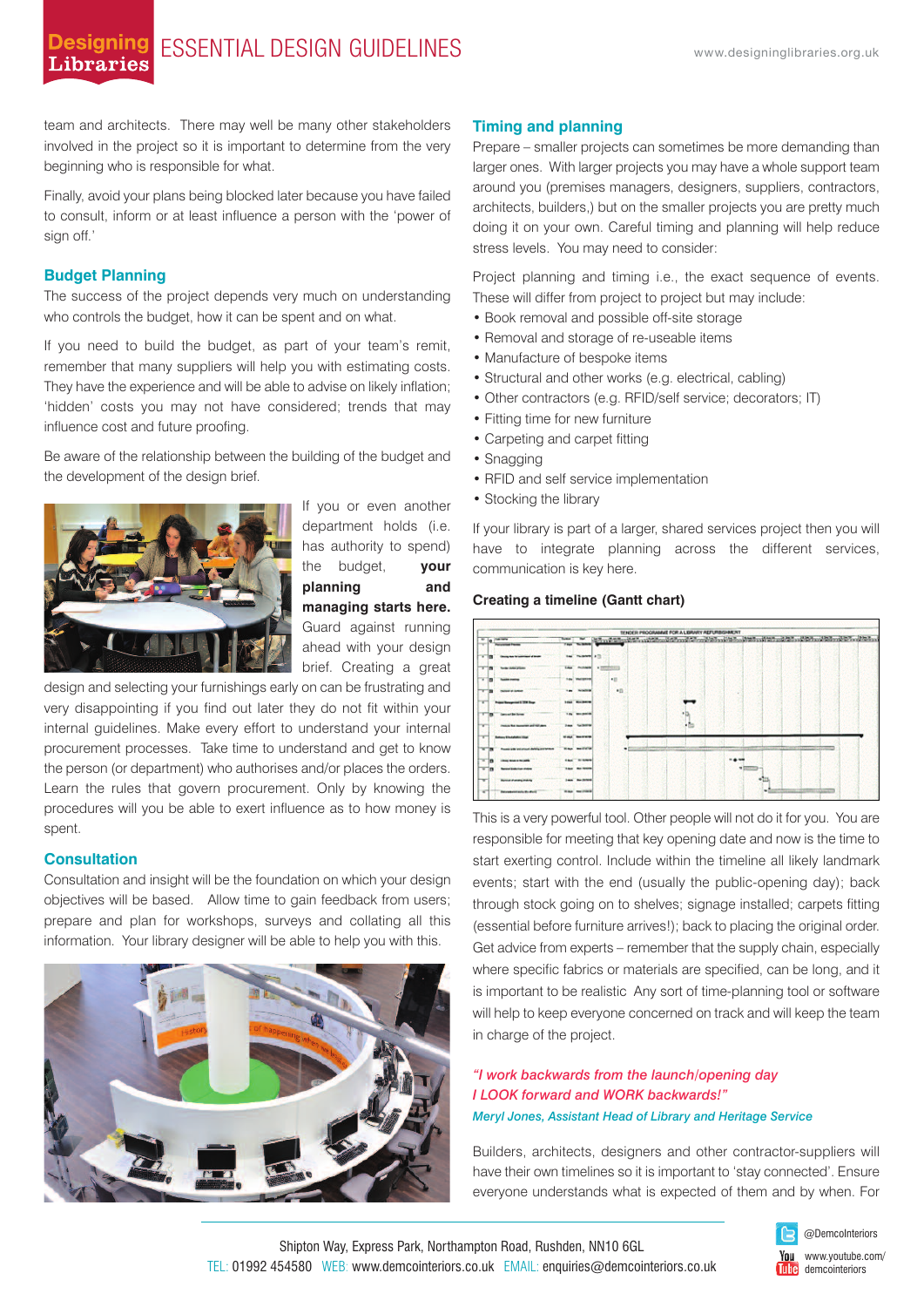many projects there will be a mix of internal and external contractors – the time plan should take this into account.

#### **Creating the design brief and sticking to it**

A first is to know the library user – LMS data will help to identify trends, demographics and usage, plus findings from any consultations / workshops and access to previous data on usage, behaviours and expectations. The proposition in 'see yourself as others see us' is a good starting point to overcome negatives and build on positives. Local communities, heritage groups and neighbourhood groups will want to have their say and considering the wider views when preparing the design brief can reap dividends later.

*"It was a significant challenge to get the amount of shelving needed for all the stock, allow space for furniture and circulation but the finished result more than exceeds our expectations. The excellent design really complements the building and throughout the project Demco had a good eye for detail. In the Kent History and Library Centre we have a building we can all be proud of". James Pearson, KCC Project Manager, Libraries, Registration & Archives*

#### **Key principles of the design brief:**

- A written document with accredited authors (who and when it was written).
- Sets out aims and objectives of the project and records expected outcomes.
- Acts as a specification for third parties.
- A referral point for everyone involved in the project.
- Avoids duplicated effort.
- Records basic strategic decisions
- Must be an agreed document by all on the project team and senior management if not part of that team – SHARE THE BRIEF.

#### **Design brief content (1): You may want to consider some of these headings for your design brief:**

- Hard data stock levels, occupancy rates
- Project plan dates, responsibilities, contractor details
- State fixed and flexible thinking
- Style, look and feel for the new library
- Stock policy if it affects layout issues
- Services points (their purpose and function)
- Seating (types, style, purpose)
- Accessibility
- Security including RFID self-issue/return machines
- Cafe what are the implications of providing catering; to what level is provision required?
- Consultant's appointment what outside help you may need and possible fees; what skills are not available within your team – for example creating scale plans
- General information and drawings
- Declare the budget consider whether the money available is declared within a tender document or in briefing documents to potential suppliers

*"Supplier websites are a great source of information that you can use when preparing your initial design brief. We are always happy to provide specs, literature, samples and arrange visits to other libraries or to our showroom."*

*Andy Parker, Sales and Marketing Director, Demco Interiors*

#### **The Team – internal and external**

#### **Your internal team**

Consider the potential demands of the project, and if in-house skills can meet those demands. Stay in control. Record meetings. **TIP**: a digital recorder leaves you free to concentrate on what is being said, rather than having to write everything down and you can store digital files for future reference.

Other professionals, e.g. architects will keep comprehensive records of meetings – so should you, and review these notes before subsequent meetings

#### **External**

#### Main Contractors

Understand the role of the main contractor. If the order for internal furnishings is being placed by the contractor it is essential they are kept in the loop. Understanding their role in relation to the project is key. Dealing with large companies can be intimidating – don't be bullied!

#### **Architects**

Understand the role of the architect and develop the relationship. Learn from their skills and abilities but without losing sight of your own professional skills and your knowledge of your end users and their requirements. Draw on the consultation work you have done.

#### The library designer

Include your library designer / furnishings supplier from start to finish. With their experience they will be a useful resource for you and will expect to take on a consultancy role. They can, and will, be happy, to help you with you planning and consultation work, timings, budget, layouts and drawings. Also remember that suppliers have a wealth of experience in designing libraries so can give you a lot of support. They will explain any architect's plans, designs and layouts to you.

Ask if they would be happy to give your team a workshop on topics such as:

- Understanding the plans
- Scale how the space will work
- Colour schemes
- Details such as elevations, isometrics, drawing protocol

Use resources – showrooms, workshops, visits to other libraries.

#### **Understanding, checking and evaluate quotations:**

Once quotations for designs and furnishings come in you and your team will need to assess them across some of the following criteria: